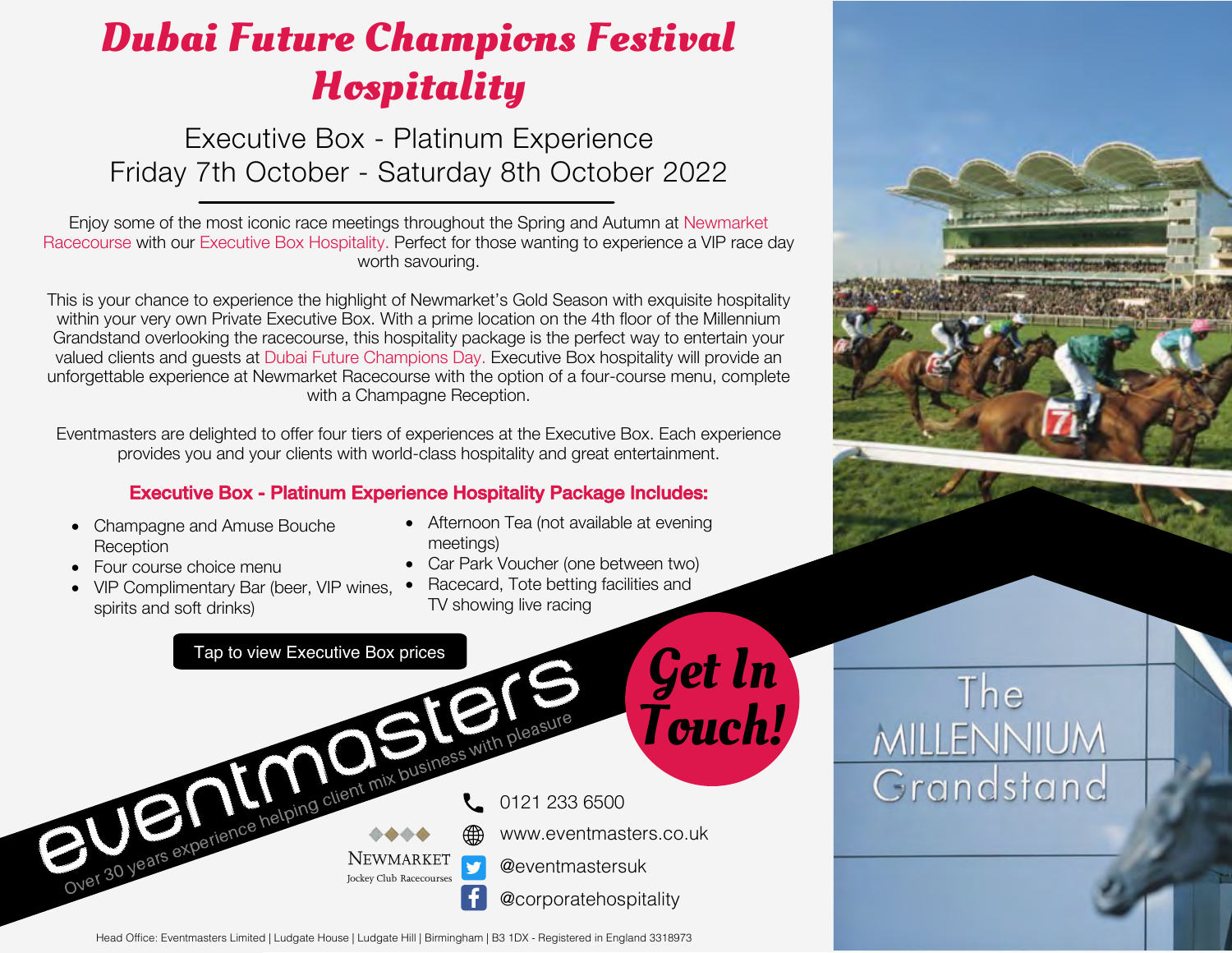Executive Box - VIP Experience Friday 7th October - Saturday 8th October 2022

Enjoy some of the most iconic race meetings throughout the Spring and Autumn at Newmarket Racecourse with our Executive Box Hospitality. Perfect for those wanting to experience a VIP race day worth savouring.

This is your chance to experience the highlight of Newmarket's Gold Season with exquisite hospitality within your very own Private Executive Box. With a prime location on the 4th floor of the Millennium Grandstand overlooking the racecourse, this hospitality package is the perfect way to entertain your valued clients and guests at Dubai Future Champions Day. Executive Box hospitality will provide an unforgettable experience at Newmarket Racecourse with the option of a four-course menu, complete with a Champagne Reception.

Eventmasters are delighted to offer four tiers of experiences at the Executive Box. Each experience provides you and your clients with world-class hospitality and great entertainment.

#### Executive Box - VIP Experience Hospitality Package Includes:

- Champagne Reception
- Four course a la carte meal (seated or fork buffet)
- Complimentary Bar (beer, wine, spirits and soft drinks)
- Afternoon Tea (not available at evening meetings)
- Car Park Voucher (one between two)
- Tote betting facilities and TV showing live racing







The

**MILLENNIUM** 

Grandstand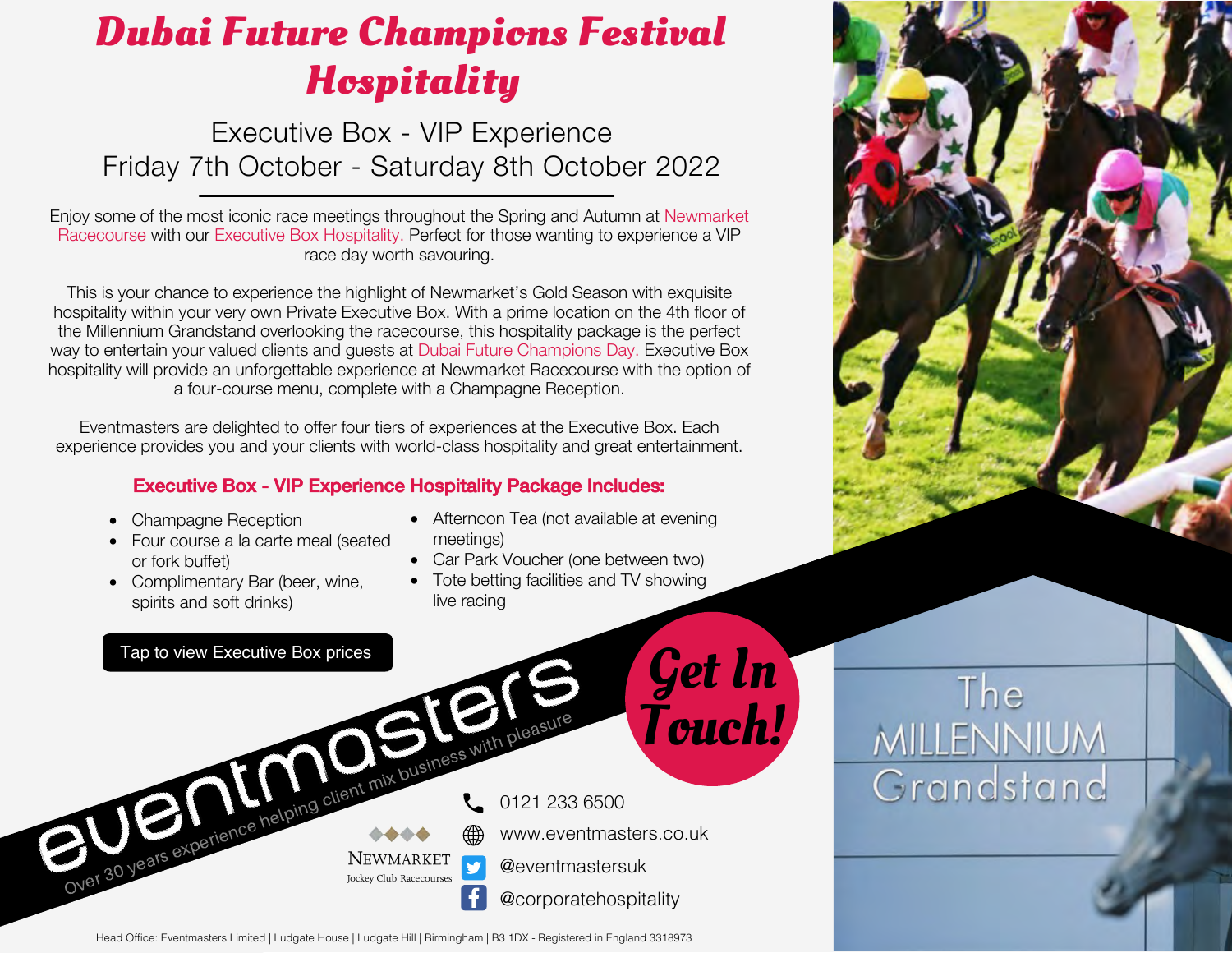Executive Box - Premier Experience Friday 7th October - Saturday 8th October 2022

Enjoy some of the most iconic race meetings throughout the Spring and Autumn at Newmarket Racecourse with our Executive Box Hospitality. Perfect for those wanting to experience a VIP race day worth savouring.

This is your chance to experience the highlight of Newmarket's Gold Season with exquisite hospitality within your very own Private Executive Box. With a prime location on the 4th floor of the Millennium Grandstand overlooking the racecourse, this hospitality package is the perfect way to entertain your valued clients and guests at Dubai Future Champions Day. Executive Box hospitality will provide an unforgettable experience at Newmarket Racecourse with the option of a four-course menu, complete with a Champagne Reception.

Eventmasters are delighted to offer four tiers of experiences at the Executive Box. Each experience provides you and your clients with world-class hospitality and great entertainment.

#### Executive Box - Premier Experience Hospitality Package Includes:

- Premier Three Course Meal (sit down or fork buffet)
- Afternoon Tea (not available at evening meetings)
- Tote betting facilities and TV showing live racing
- Car Park Voucher (one between two)
- Bar facility